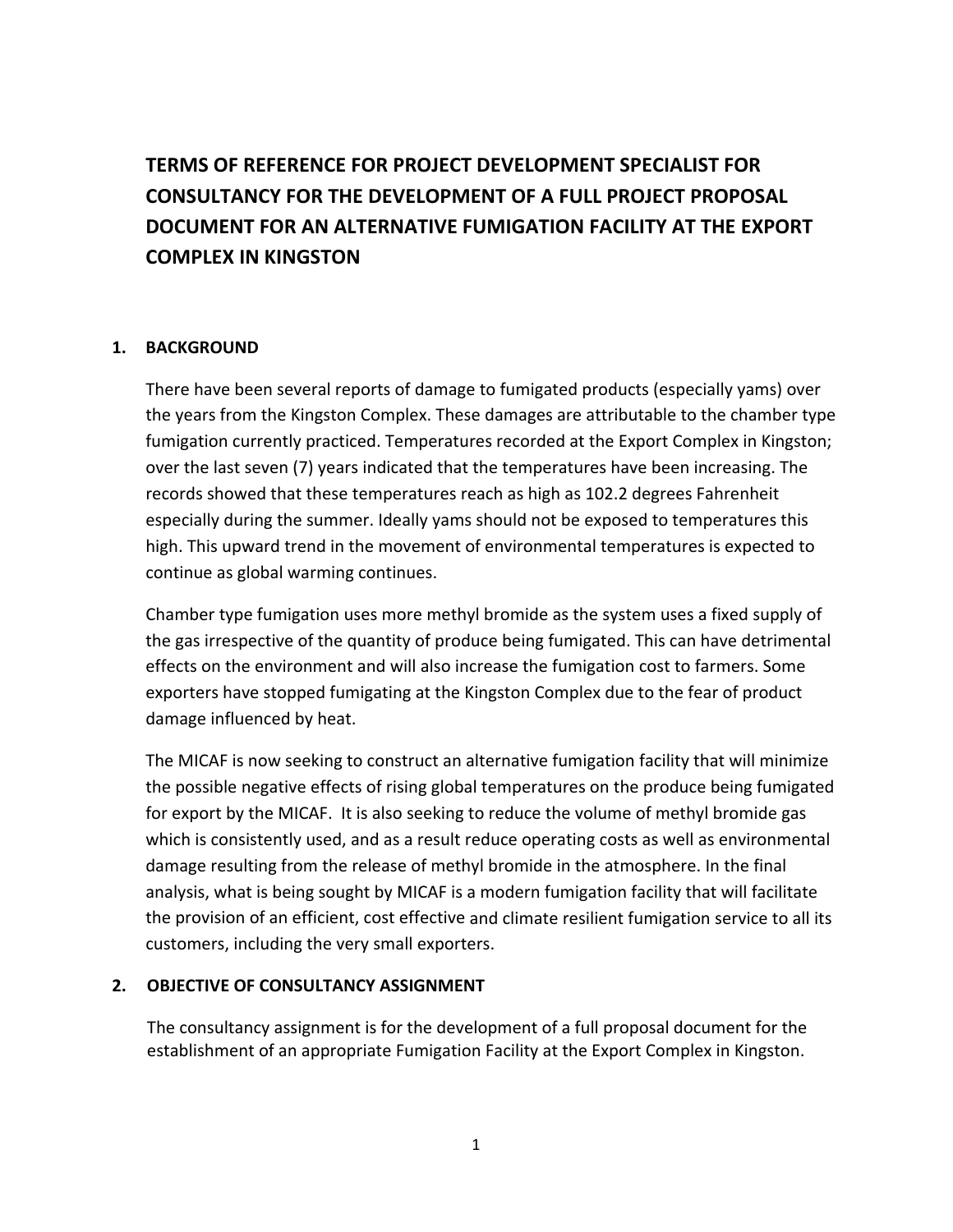## **3. DELIVERABLES, COMPLETION DATES & PAYMENT PLAN**

| No.            | DELIVERABLES OF PROPOSAL DEVELOPMENT<br><b>CONSULTANT</b> | <b>COMPLETION TIME</b> | <b>PAYMENT - %</b><br>OF CONTRACT |
|----------------|-----------------------------------------------------------|------------------------|-----------------------------------|
| - 1            | <b>Inception Report</b>                                   | 1 weeks after signing  | 15%                               |
| $\overline{2}$ | <b>Draft Proposal</b>                                     | 9 weeks after signing  | 40%                               |
| 3              | Final Draft of full proposal                              | 11 weeks after signing | 30%                               |
| $\overline{a}$ | Completed PIMSEC Project Proposal                         | 12 weeks after signing | 15%                               |
|                | Template                                                  |                        |                                   |

### **4. SCOPE OF WORK –TO BE UNDERTAKEN BY THE CONSULTANT**

In developing the project proposal, the consultant will take into consideration the fact that the fumigation facility to be designed by the architectural firm will have the following features:

- **a) Foundation** ‐ the entire facility i.e. fumigation zone and enclosed building (office, introduction room, storage room, bathroom, and gas reading room) will sit on a 193 x 206 ft. foundation, 4ft high above ground all around, to facilitate loading and off‐ loading of containers and trucks. The foundation will also be equipped with ramp, and steps that will accommodate movement of both people and machines in and out of the building**.**
- **b) Driving Ramp –** one driving ramp will be located just in front of the north eastern corner of the eastern section of the fumigation zone and one just across the south west corner of the western section of the fumigation zone. This ramp will serve to accommodate easy movement of the ministry's operational vehicles (forklift).A step for pedestrians should be located south of both ramps (in the south east and south west corners respectively).
- **c) Operational Ramp–**This is to serve the purpose of loading and off‐loading of cargo at the fumigation facility. This ramp will circumference the fumigation area and provide adequate place for operation.
- **d) Steps –**there will be two steps implemented to facilitate pedestrian movement, thus increasing the safety of workers. One step will be implemented adjacent to the main ramp, while the second step will be implemented to the north of the property adjacent for the enclosed building**.**
- **e) Ground surface –** the entire surface area around the fumigation facility should be asphalted. The purpose of this is to ensure easy movement of delivery trucks and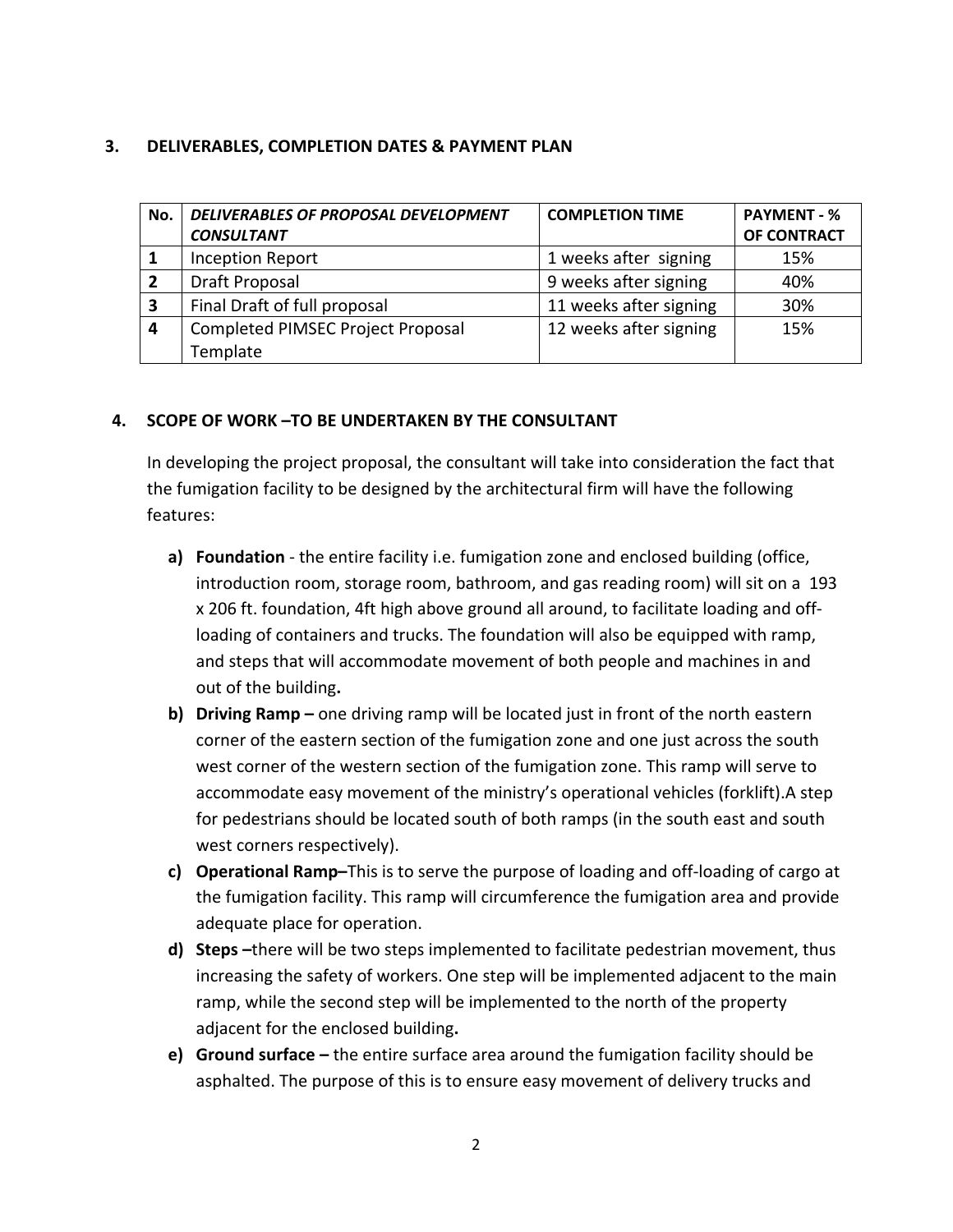containers on the property. This will also help to maximize the ability to maintain ground sanitation and pest control programs**.**

- **f) Fencing –** the entire perimeter of the fumigation property will be fenced off from the airport authority main land. Fence will be 12 feet high made of chain link fence and razor wire on top of the chain link.
- **g) Buffer Zone –** Forty feet (40ft) from the fence on the south side and the west side. Sixty feet (60ft) on the east side and fifteen feet (15ft) on the north side. The distance between the fumigation block and the office complex should be forty feet (40). The office complex will encompass a small office, storage room and bathrooms.
- **h) Floor –** This will be concrete and steel floated to encourage safe and smooth movement of people and machinery working in the area. Special attention will be given to the fumigation zone in ensuring the area is properly paved or rendered to avoid the development of cracks or breaches that would cause escape of gas during fumigation**.**
- **i) Roof –** roofing for the fumigation zone should be zinc and all other areas except the office complex – (bathroom, office, storage, introduction room etc.) which should be made of concrete slab. For the zinc roof areas, there should be a ceiling made of treated wood to assist with heat reduction and enhance durability**.**

# **The activities to be undertaken by the consultant developing the proposal are as follows**:

- i) Conduct a desk review of the project, and related plans, programmes and projects; hold preliminary discussions with MICAF officials and prepare inception report
- ii) Meet with/engage stakeholders, including exporters, Plant Quarantine personnel, technical expert in fumigation technologies and the technical professionals associated with the architectural firm, to request and collect information that will inform and guide the development of the project proposal.
- iii) Consult NEPA and other relevant GOJ regulatory agencies so as to ascertain all the regulations to be satisfied in order to meet local and international standards for the establishment of a facility of this nature.
- iv) Develop a draft project proposal in keeping with the PIMSec's guidelines and present to MICAF for review and feedback.
- v) Meet with all key stakeholders including exporters, Plant Quarantine and NEPA, to receive feedback on the draft proposal.
- vi) Revise the draft proposal based on feedback from MICAF and stakeholders, and resubmit to MICAF for approval along with a completed PIMSEC Project Proposal Summary Template